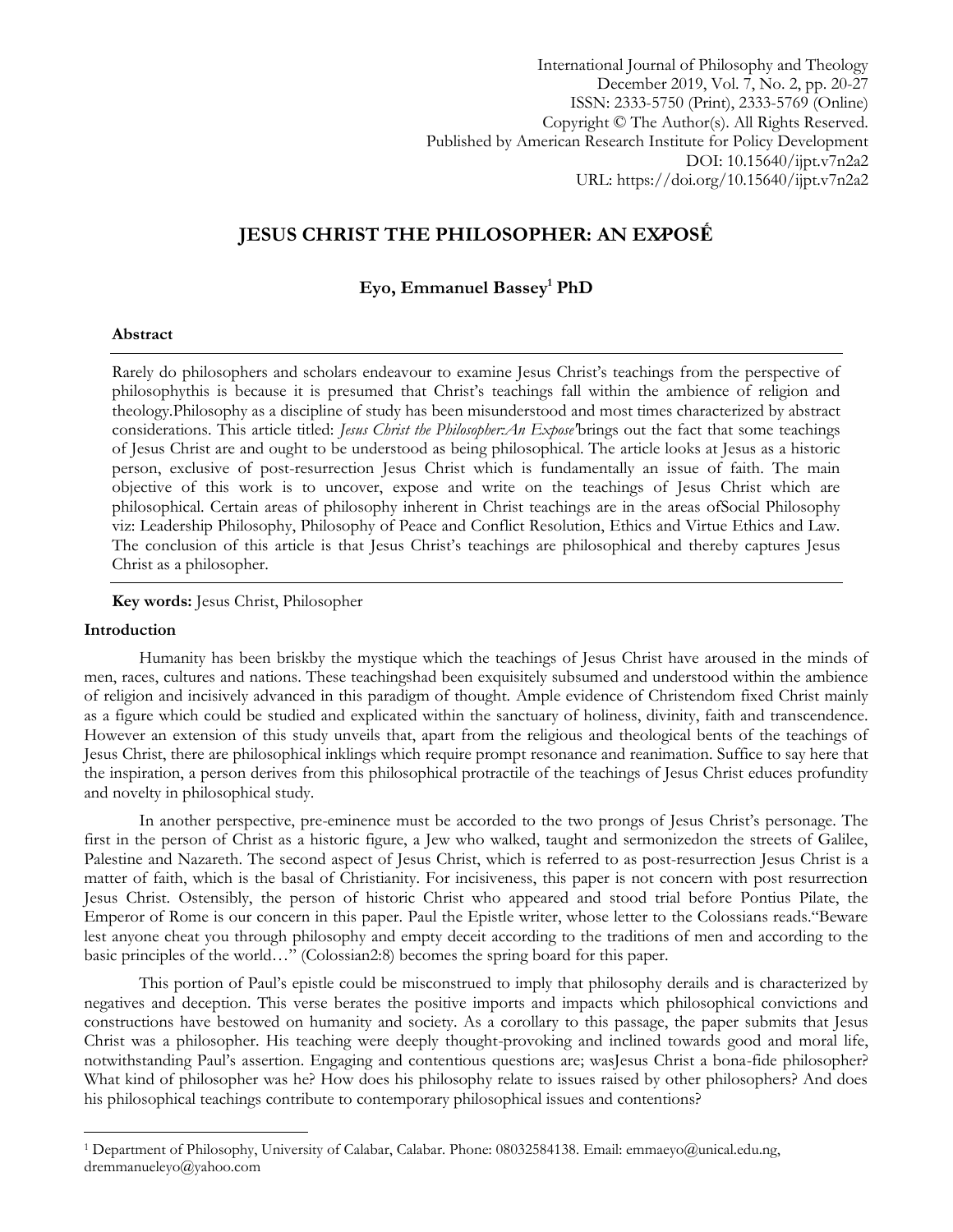Interestingly, one should note that these questions betray that philosophical inquisitions and explorations need not always include argumentation, criticality, system-building and professionalism. It does not need to exclude divine inspiration and religions, authority or theological exegesis. It should be tilted towards certain orientation to knowledge, dialogue logicality, and exhibition of wisdom and proficiency. Kreeft submit "Jesus was a philosopher. But his philosophy was more substantive than just mere argumentation" (42)

## **Discursive Paradigm Of "Jesus Christ The Philosopher"**

Man"s minds would be puzzled that many convictions of this article impute Jesus Christ to be referred to as aphilosopher, the reason for his position is educed within the ambience of intellectual heritage which unearths Jesus Christ"s philosophical teachings. It is pertinent to hold that some sets of thought ascribed to Christ are within the purview of philosophy, especially as scholars have severally and extensively accorded an omnibus status to philosophy which has made philosophy to share and be applied to various disciplines of study and thought. Preliminary views on Philosophy are instructive here; Mesembe, Edet in his *Outlines o*f *Oriental Philosophy*opined that philosophers though few in number have a part (role) to play in contributing to an enlarged awareness of the mentality of other people(xii). Burtt an eminent scholar further added;

"The goal of philosophy is the goal of human living itself and philosophy is employed as an instrument to facilitate human fulfilment" (203).

Asa follow-up of Burtt's assertion, Alozie notes, "Philosophy is a cognitive, critical and reflective enterprise aimed at problem-solving"(1). Kwesi Wiredu reiterates that the function of philosophy everywhere is "to examine the intellectualmodesof knowledge and reflection of human wellbeing "(2). Oladipo affirms that philosophy is an insight and commitment to human well-being.According to him, "a philosopher is expected to promote a better understanding of the human condition as a means of enhancing the human capacity to cope with the challenges of life "(14). Chukwu Okolo lends his voice to this extensive definitions of philosophy as reconstructing man"s experience, prods man to be fully human, to think out solutions to "man"s, most basic problems of existence as individuals and as social collectives' (5).

Paul Tillich approach to philosophy reads "... it is the attempt to answer the most general questions about the nature of reality and human existence… questions which do not ask about the specific sphere of reality but about the nature of reality, which is effective in all realms" (90). This approach pursues answers to general questions, explores the rationale of various claims about reality.

These definitions of philosophy as proffered by various scholars" and philosophers, ignite these questions, Is Jesus Christ, a philosopher? Can his teachings be adjudged to be philosophical? Responses to these questions would serve as the catch-phrase explanation towards the thrust of this topic "Jesus Christ the Philosopher" substantially in philosophical constructions, especially in moral philosophy, philosophers would agree that Jesus Christ was a philosopher. Dallas Willard"sopinion on Jesus Christ"s, teachings reads "… Jesus brilliance depicts a philosophical mind which requires not only certain intellectual skills but also certain character commitments regarding the importance of logic and the value of truth in one's life" (607) Dallas added "Jesus aim...was to achieve understanding or insight in his hearers…He presents matters in such a way that those who wish to know can find their way to; can come to the appropriate conclusion they have discovered, whether or not it is something they care for (607).

In Jesus Christ's itinerant sermonisation, which was a replicate of the "sophists", exemplified that Jesus Christdid not countenance every view on issues brought before him by the Jews and the Pharisees, instead he engaged in extensive argumentation, which were highly controversial, which the Jewish intellectual leaders greatly frowned at his disposition. It is a recondite fact that outside Christ's reference to scriptural portions and traditions which were religious, he often used reason in doing most of his responses which betrayed philosophical inputs that were implicit in his dialogues and discourses.

These were expressed in forms of parables and became the stimuli for deeper thought. Pertinently, let us look at Jesus Christ educational background, which could have been a platform of his acquisition of basic knowledge of the world, Galilean society, his environment and men who lived in Galilee.According to Vermes, Galilee did not possess a rabbinical school until the middle of the 1st century C.E. This explains partially its ostracism in religious circles in Jerusalem. (Vermes 1993) (Baldet, 53) and by implication, there were no teachers (Rabbis) in Galilee. If there were teachers as Vermes writes; can an inference be drawn to indicate that Jesus had formaleducation?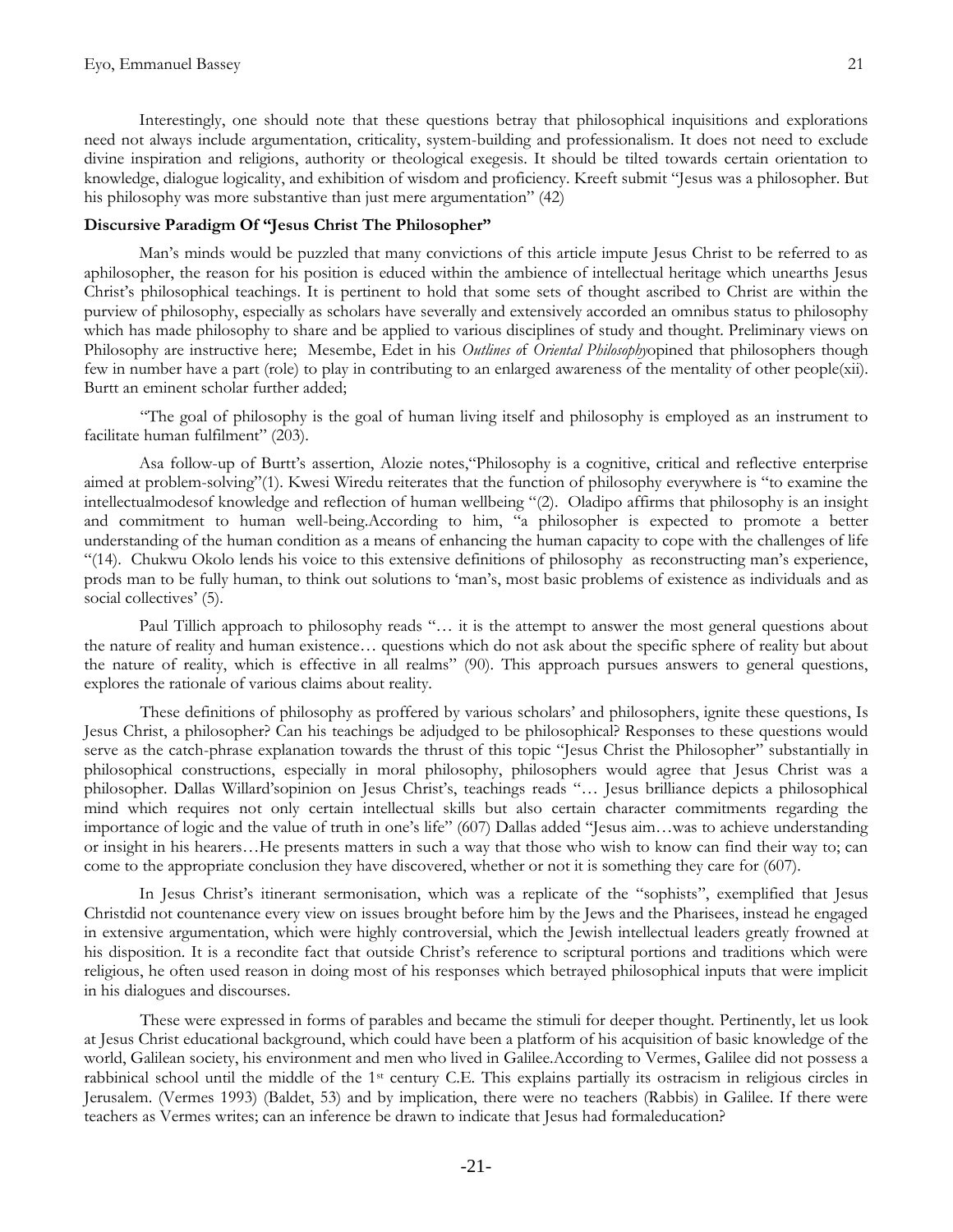The New Testament writings virtually did not mention anything about Jesus education. But Luke had reported the childhood anecdotes of Jesus in the temple. Baldet writes"what we do know is that, Bible education in Hebrew during the first century was given orally to Jewish boys'(60-61).

In another portion, Baldet extensively painted a picture of Jesus Christ"s education in the following passage: A few privileged boys, those who had special talents were admitted to a more advanced school-the "bet ha-midrash". There, they studied the deeper meaning of the Torah. Assuming that Jesus was the oldest son, so he may have been encouraged to follow a more advanced religious education, perhaps including learning to read Hebrew. Advocates of this thesis based their argument on gospel passages that evoke. Jesus superior scriptural interpretation as demonstrated in his debates with devout Pharisees, professional scribes and temple authorities in Jerusalem (61).

This position is ostensibly supported by some verses in Luke"s Gospel which reads:

After three days they found him in the temple, sitting among teachers, listening to them and asking them questions, and all who heard him were amazed at his understanding and his answers"(Luke 2:46-47).

In contra position to the biblical verses of Luke as espoused above, other authors cited the portion of John"s Gospel to betray that Jesus Christ was not educated. The passage of John"s Gospel reads "Astonished, the Jews wondered "How could he read the letters without having studied" (John 7:15).From these passages about his education, it is persuasive to submit that, his philosophical spark has been elicited from these verses of Luke and John"s gospels.

### **A. Ethymological Semantics Of Philosophy**

It is seminal in philosophical thought and paradigmto submit that etymologically philosophyis derived from Greek words "philein tes sophia" and in latin "philo and sophia" literally meaning "love of wisdom". By estimation and protraction, this phrase "love of wisdom" is inclusive of those who "use wisdom" exhibit wisdom" and value wisdom for the sake of knowledge about man, humanity, society and creation. From the above perspective, if Jesus Christ had exhibited and use wisdom as presented in the Gospel of Luke it logically follows that he was a philosopher as his teachings implicitly exudes philosophy. The passages of Luke"s Gospel 2:42-47 and 51-53hitherto quoted attest to this fact.

### **B. Jesus Christ's Dialectics And Dialectical Methods**

Dialectics and dialectical method were accorded preeminence by Hegel and Karl Marx. As a concept, dialectics is traced to the ancient Greeks especially Socrates,Plato and Aristotle By etymology, "dialectics" is a Greek word "dialokois" meaning dialogue or polemics".In simple comprehension, dialectics is interpreted as an art of getting at the truth by way of revealing contradictions in the argumentation of an opponent and by overcoming these contradictions by better reasoning (Buzuev and Gorodnov 66) Kneale and Kneale with incisive appropriateness note that dialectics is "a method of argument involving refutation but leading eventually to positive results of high generality"(9) By inference, dialectics means dialogue in a contention to arrive at the truth. Philosophers of great repute displayed dialectics in their philosophical postulations. These are found in Plato"s*Republic, Phaedo,Parmenides' Thetcteous*and also found in Aristotle"s *Topics*:Contextually asift of the passages of Jesus Christ teachings were mainly dialectical which tacitly places Jesus Christ in the realmof Philosophy. A perusal of these instances are germane and instructive in the Gospels of Mathew, Mark, Luke and John. Most of the parables in these Gospels speak volumes on dialectical exhibition and usages by Jesus Christ.

Also the episodes on the arrest and trial of Christ's are dialectical-precisely Christ's arrest by the Sanhedrins who led him away to Caiaphas the High Priest (Matt 26:57), Jesus encounter with Pilate (Matthew 27:11), (Mark 14:53) Jesus faces the Sanhedrin, Jesus faces Pilate (Mark 15:1-5) Jesus faces the Sanhedrin (Matt. 22:66-71) Jesus faces Pontius Pilates (Luke 23:1-5), Jesus faces Herod 23:1-12; Jesus before the High Priest (John 18:12-14);

Jesus in Pilate"s court (John 18:28-38), Pilate"s Decision and handing over of Jesus to the Jews are philosophical pictures of Christ (John 19:1-6) usages of dialectical method and dialectics.

### **C. Jesus Christ's Virtue Ethics And Ethics**

One of the major philosophical postulations of Jesus Christ is in the realm of Ethics and Virtue Ethics. In broad perspectives, "virtue ethics" certainly requires a provision of ethical justification of virtues and some accounts of their moral significance. On a narrow interpretation, virtue Ethics or (Ethics of Virtue) points to a justification of a particular kind, one which grounds moral life" (Frankena 54:1-17). According to Carr "Virtue Ethics construe virtues as traits of character in some` sense constitutive of human flourishing (100-1).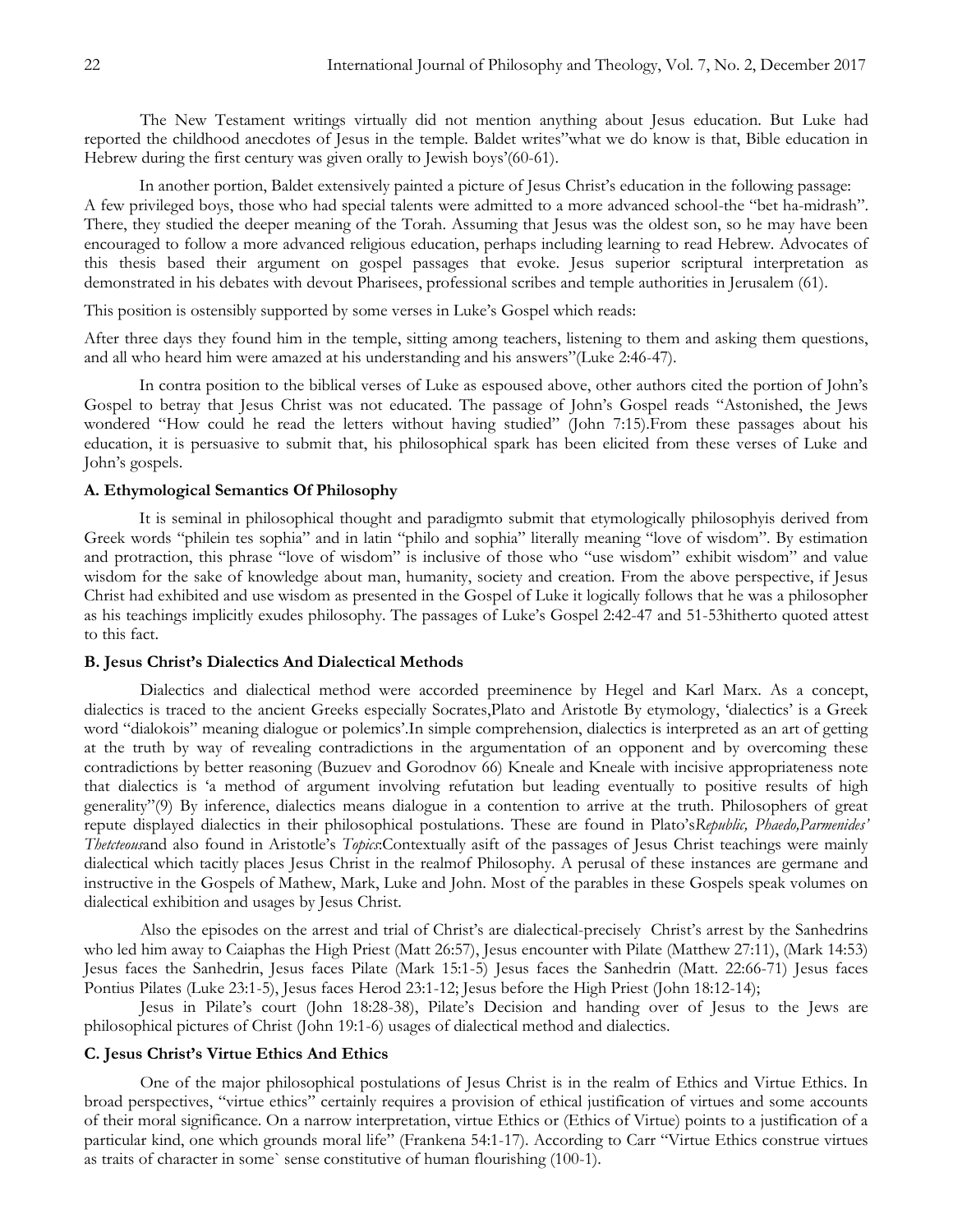Virtue Ethics is traced to the philosophies of Socrates, Plato Aristotle, Confucius who are recognized as great philosophers. John Rawls, Utilitarianism of Bentham and J. S. Mills, Altruism of Judeo-Christian practices, Philosophy of Care of Gilligan, Etzioni"s communitarianism,Kant"s deontology are considered within the paradigm of Virtue Ethics. Incisively,Virtue Ethics examines themes like generosity, compassion, kindness, justice peace, care, characterutilitarian which undeniable centre on extra-moral good of human life and happiness.

### **Jesus Christ On Compassion, Care, Generosity And Kindness, "Epitome Of Virtue Ethics"**

Several parables of Christ as espoused in the Synoptic Gospels of Mark, Luke and Matthew articulate his Virtue Ethics of compassion, care, generosity and kindness. In Mark, the feeding of Four Thousand and Five Thousand followers of Christ are instructive. In Mark"s words

The multitude being very great (in number) having nothing to eat; Jesus called his disciples and said. I have compassion on the multitude because they have continued with me, three days and have nothing to eat. If I send them away hungry to their house, they will faint on the way…" (Mark 8:6), So He commanded the multitude to sit down on the ground, and He took the seven loaves and give thanks… (Mark 8:8) So they ate and were filled. Also this scenario is reported (Mathew 15:32-39).

In another portion of the Gospels of Mark and Mathew, Jesus also fed Five Thousand followers- (Mark 6:30- 39, Mathew 14:13-21). In Luke Gospel, the virtue ethics of generosity was clearly exemplified by the feeding of Five Thousand people in the city of Bethsaida. Accordingly, the Apostle, in clear ignorance of the virtue of generosity approached Jesus and notified him that it was getting dark and they have no more than Five loaves and two fish. The words of Jesus as represented in Luke reads "then He took the five loaves and two fish and looking up, He blessed and broke them and gave to the disciples to set before the multitude. So they all ate and were filled…." Luke (9-16-17)

Again Jesus said, "Give to everyone who asks of you. And from him, who takes away of your goods do not ask them back" (Luke 6:30). Jesus Christ's articulation on Virtue Ethics of care is show-cased in superb analogy in Luke"s Gospel thus:

I say to you do not worry about your life, what you eat; nor about your body, what you will put on… consider the ravens, for they neither sow nor reap, which have neither store house nor barn and God feeds them… Do not seek what you eat or what you should drink nor have on anxious mind.Your Father knows that you need these things "(Luke 12:22-31) (Mathew 6:26). The Lord"s Prayer modelled by Christ"s reads "Give us this day our daily bread "(Luke 11:3), epitomizes care for mankind.

Another synoptic passage of Jesus Christ"s, virtue Ethics which encapsulates compassion and care is in the parable of the prodigal son (Luke 15:11-31) where the parable narratives of Jesus were memorable account of compassion of those who have decided to be recalcitrant.

# **D Jesus Christ's Theory On Ethics**

The teachings of Jesus Christ reveal a precipitation of Altruism as an ethical construct,thus emanate from Christ emphasis on selflessness, and service to others.

Altruism as an ethical conceptthat articulates the love of neighbor over and above oneself, including those who are perceived as one's enemies. Paul's letter to the Galatians speaks clearly on this principle "The entire law is summed up in a single command; love your neighbor as yourself" (Galatian 5:14) Altruism was the foundation of Lao tzu philosophy of selflessness. A portion of*Tao Te'ching* reads, "Heaven and earth endure because they are not simply selfish but exist in belief of all creation …one lasts longer by placing the wellbeing of all (others) above the wellbeing of self alone." (Wren, 69).

In a portion of Luke"s Gospel,Jesus retorted "I say to you who hear, Love your enemies, do good to those who hate you, bless those who curse you…(Luke 6:27-28) But if you love those who love you, what credit is that to you…"(Luke 6:30). A run through of the parables of the Good Samaritan (Luke 10:25-36) and parable of prodigal son (Luke 15:11-13) are altrustic-inclined. In the parable of the Good Samaritan, the issue of "love" was in issue and the response, by Christ explains simply the need to show love and love of neighbor as oneself.

Christ"s reply is instructive at this point "you shall love the Lord your God with all your heart, with all your soul, with all you might, strength and with all your mind and your neighbor as yourself (Luke 10:25). Reasoning from these perspectives, reveals that altruism was at the centre of Christ's theory of Ethics.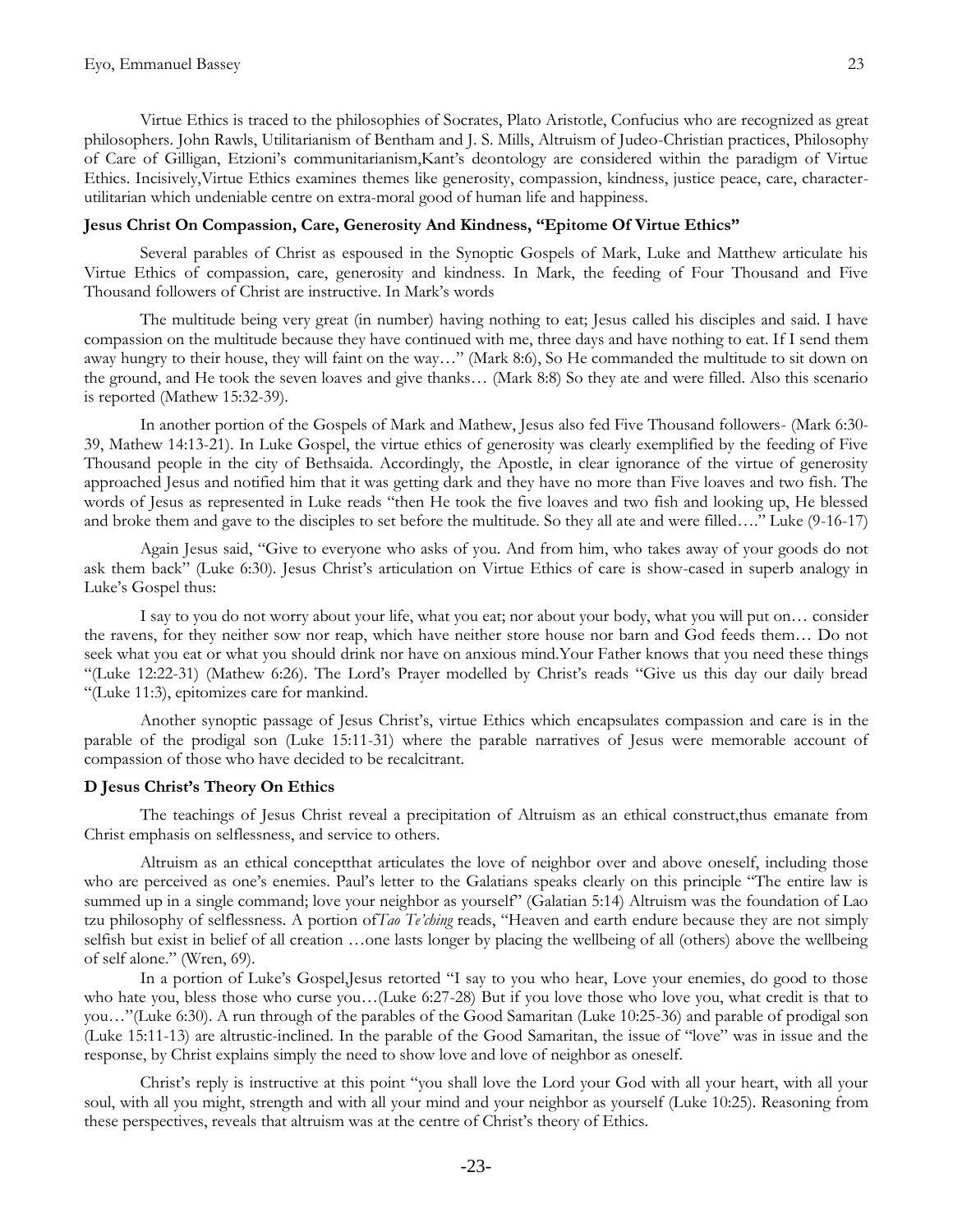### **E Jesus Christ's Social Philosophy**

The beacon upon which Jesus Christ constructed his social philosophy wasevident in the social structure of the Jewish society which Jesus Christ lived in and carried out his ministry. One of the problem that puzzled the elites of the Jewish society was the effrontry and the boldness of Christ in his ministrations especially in His place of birth which was Galilee, and other towns namely Palestine and Samaria. Clearly in the first century different currents of Greeco-Roman thoughts had influenced the Mediterranean world-(Baldet, 43),betraying that the Roman system of administration over the Jewish society however influenced the social philosophy of Jesus Christ. This fact as shown in the key components of Christ social philosophy include; His thought on leadership (leadership philosophy), conflict, Conflict Resolution and Peace (philosophy of non-violence and violence and his legal principles.

#### **I. Christ On Leadership Philosophy**

Christ"s leadership philosophy is exemplified and enshrined in the servant leadership which is epitomized in the Gospel of Mark. In the passage, Christ illustrated the traits, which a leader ought to possess, namely humility and service. The disciples while with Jesus requested from him, that they be granted opportunity to sit at the most prime positions, at the right hand and the left hand of him. But Jesus Christ being aware of the primordial desire of man, which could be common among his disciples responded in a subtle manner which the disciples could not comprehend. His reply reads;

You know that those who are considered rulers over the gentiles lord it over them and their great ones exercise authority over them. Yet it shall not be so among you, but whoever desires to become great among you shall be your servant…(Mark 10:43-44; Mathew 20:26-27).

In another passage, the disciples contended among themselves; who should be the greatest?" Jesus called them and said to them "If anyone desires to be first he shall be the last and servant of all…" (Mark 9:35).To reaffirm his position on humility as the centre of His leadership philosophy, Jesus practically exemplified it by washing the feet of his apostles (John 13:1-14). Jesus Christ"s leadership philosophy reminds us of crypt of virtue which is inherent in man (Eyo: 167).

### **II.JESUS CHRIST ON CONFLICT, CONFLICT RESOLUTION AND PEACE**

Enormous and numerous conflict situations were experienced and prevalent at the time of Jesus Christ"s ministry, which characterized, the sociocultural particularities especially the oppression of the Jews by the Roman authorities.

Baron observed that "marked inequalities existed among social and occupational groups in the heart of Galilean society. In particular, the peasants were exploited by absentee landowners and oppressed by tax collectors (372-373). To further show the tensions and conflicts that occurred, Baron retorted:

Roman fiscal policy and the Jewish rules concerning agriculture… weighed heavier on peasants, who found themselves caught between Jewish religious obligations and the Roman civil obligations. But the ruthless methods of Roman enforcement left them with no choice. "This crushing financial burden which inevitably led to widespread impoverishment of the population was the source of extreme tensions that at times broke out in riots or open revolts(374). These excerpts of Baron characterized the conflicts and social tensions, which Jesus endeavored to scold, rebuke and condemn the Jewish elites and leaders who were then referred to as Pharisees, Sanhedrins, Scribes and tax collectors. Now the pertinent question is, how were the conflicts and social tensions to be resolved? A seeming inference on these tensions could be resolved by the diplomatic resoluteness of Jesus Christ as captured in Matthew gospel.

It reads "If your brother sins against you, go and tell him his fault between you and him alone. If he hears, you have gained your brother. But if he will not hear, take with you one or two more, that by the mouths of two or three witnesses every word may be established. And if he refuses to hear them, tell it to the church, but if he refuses even to hear the church, let him be like a heathen"… (Matthew 18:15-17). An extensive interpretation of this passage speaks of his standards and versions of conflict and how these conflicts could be resolved. The passage intuitively reveals the thrust of Jesus Christ"s articulations of conflict resolution. Apparently, this passage also signalled that nonviolence was inherently adopted and adaptive as a model of conflictresolution. These inferential indications, trigger non-violence as a pattern of conflict resolution which is worth scrutinizing in this article.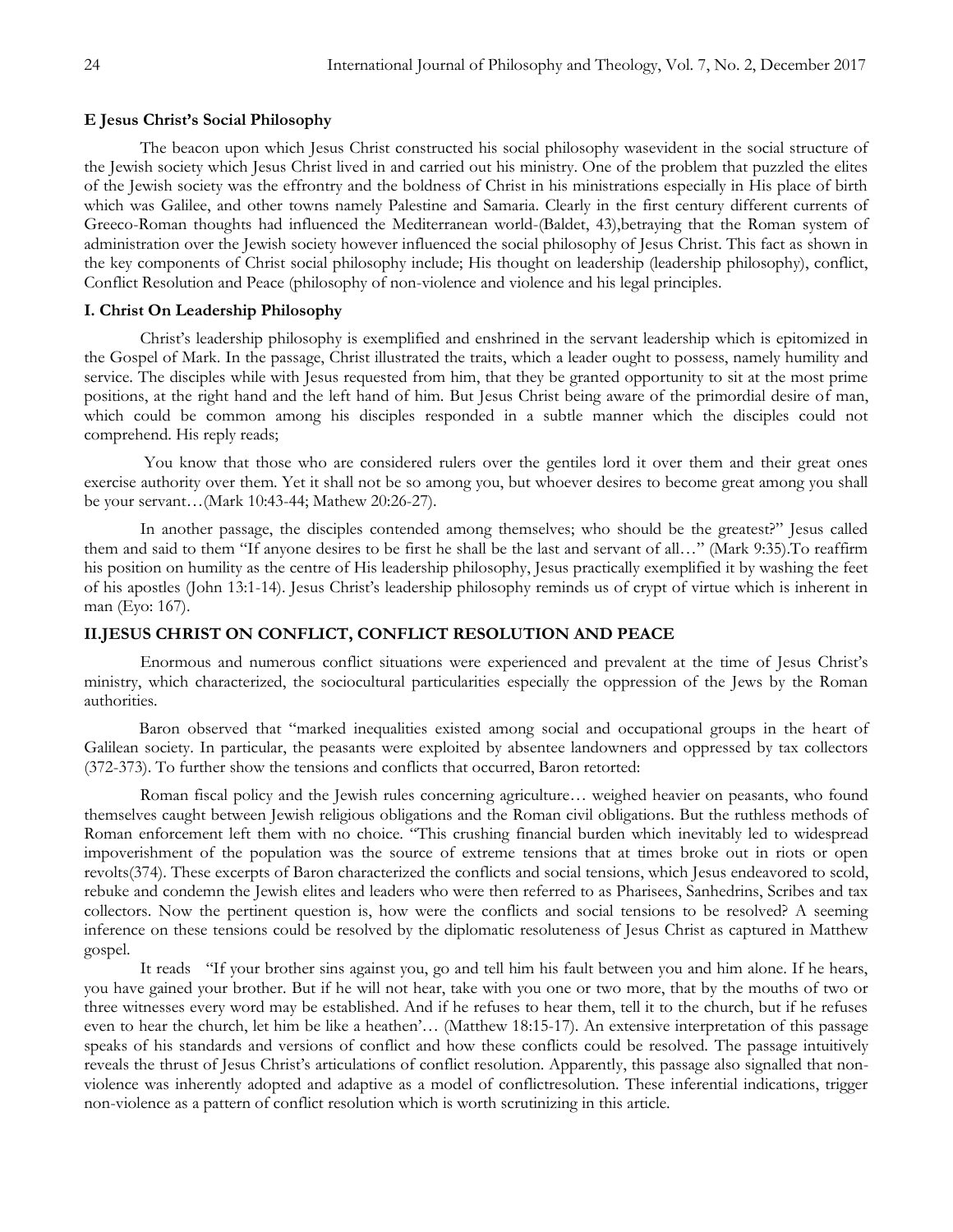## **III Christ On Non-Violence In Philosophy Of Peace And Conflict Resolution**

It has been mentioned hitherto, that Jesus of Christ advocated a non-violent pattern of conflict resolution which is obvious in many passages of the Judeo Christian Bible. The "Beatitudes or Christ's" Sermon on the Mount are illustrative in this perspective.

### According to the synoptic gospel of Matthew

Jesus seeing the multitudes, went up a mountain… His disciplescame to him. Then he opened his mouth and taught them saying…Blessed are the peacemakers, for they shall be called sons of God…, (Matthew 5:1-9). This passage of the "Sermon on the mount draws one's inclination towards a later view of Jesus Christ in Matthew's gospel; which reads" you have heard that it was said in the (law) "an eye for an eye and a tooth for a tooth". But I tell you not to resist an evil person. But whoever slaps you on your right cheek, turn the other to him also, if anyone wants to sue you and take away your tunic, let him have your cloak also. And whoever compels you to go one mile, go with him two (Matthew 5: 38-41).

Following these passages, a line of reasoning and articulation were later inferred by many advocates, philosophers and scholars of non-violence and peace. Succinctly, Nojeim comments are instructive in this respect. For him, 'Christ's message in the new testament centres more on love, forgiveness and turning the other check than it does on punishment and vengeance. A convincing case can therefore be made that Christ's teachings dovetail nicely with non-violence. Christ was an early practitioner of non-violence"(20-21) In support of the above assertion, other scholars consistently appreciated the advocacy of Jesus Christ as a nonviolence advocate, which was significant in Mahatma Ghandi"s philosophy of non-violence. Accordingly, these wordsharmonize thisposition "The New Testament spoke deeply to Ghandi, in particular Jesus Christ"s sermon on the mount set him afire. Ghandi was deeply moved by the message of forgiveness and redemptive love,whichChrist urged his followers to obey in the Sermon on the Mount (Beatitudes)… (Brown : 26)

Leo Tolstoy's recourse to Christ's sermon on mount drew admiration to Tolstoy's reliance on Christ as a practitioner of non-violence. In his book, *My Religion,* Tolstoy expressed this conviction clearly, My personal life is interwoven with the social, political life and the political life demands of me a non-Christian activity, which is directly opposed to Christ's commandant. Universalmilitary service.. Placed before all people... weapon of murder.. Every citizen must come to court and in the punishment that is everyman has to renounce Christ"s commandment of non-resistance to evil, not only in words, but in action as well"" (22) Extolling this observation, Tolstoy retorts;

Christ says do not resist evil, the purpose of courts is to resist evil. Christ prescribes doing good in return for evil. The courts retaliate evil for evil. Christ says, make no distinction between good and bad. All courts do is to make this distinction. Christ says, forgive all men; Forgive not once, not seven times but without end; Love your enemies do good to those who hate you the courts do not forgive but punish; they do not do good but evil to those whom they out, according to the meaning that Christ- must have rejected the courts (*My Religion 25*)

As an avowed non-violent and non-resister practitioner, a scenario at the Garden of Gethsemane, where Jesus Christ was arrested is illustrative. In the synoptic Gospel of John one acknowledges this scene. "Then Simon Peter having a sword drew it and struck the high priest's servant whosebname was Malthus. So Jesus said toPeter, "Put your sword into the sheath.."(John 18:10-11) The Gospel of Mathew, presents a different version thus;

"And suddenly, one of those who were with Jesus stretched out his hand and drew his sword, struck the servant of the high priest and cut of his ear. But Jesus said to Him" Put your sword in its place for all who take the sword will perish by the sword (Mathew 26:51-52)

Evidently, one submits that these articulations of Christ are at the centre of Jesus Christ"s social philosophy. However in extolling non-violence of Christ, Tolstoy asserts as captured by Eyo et all in *Introduction to Philosophy of Conflict Resolution and Peace* thus:

> Christ says do not resist evil. The purpose of the Courts is to resist evil. The courts retaliate evil with evil. Christ says make no distinction between the good and the bad. Christ says, forgive all men, forgive not once, not seven times but without end...." (Eyo et al, 206).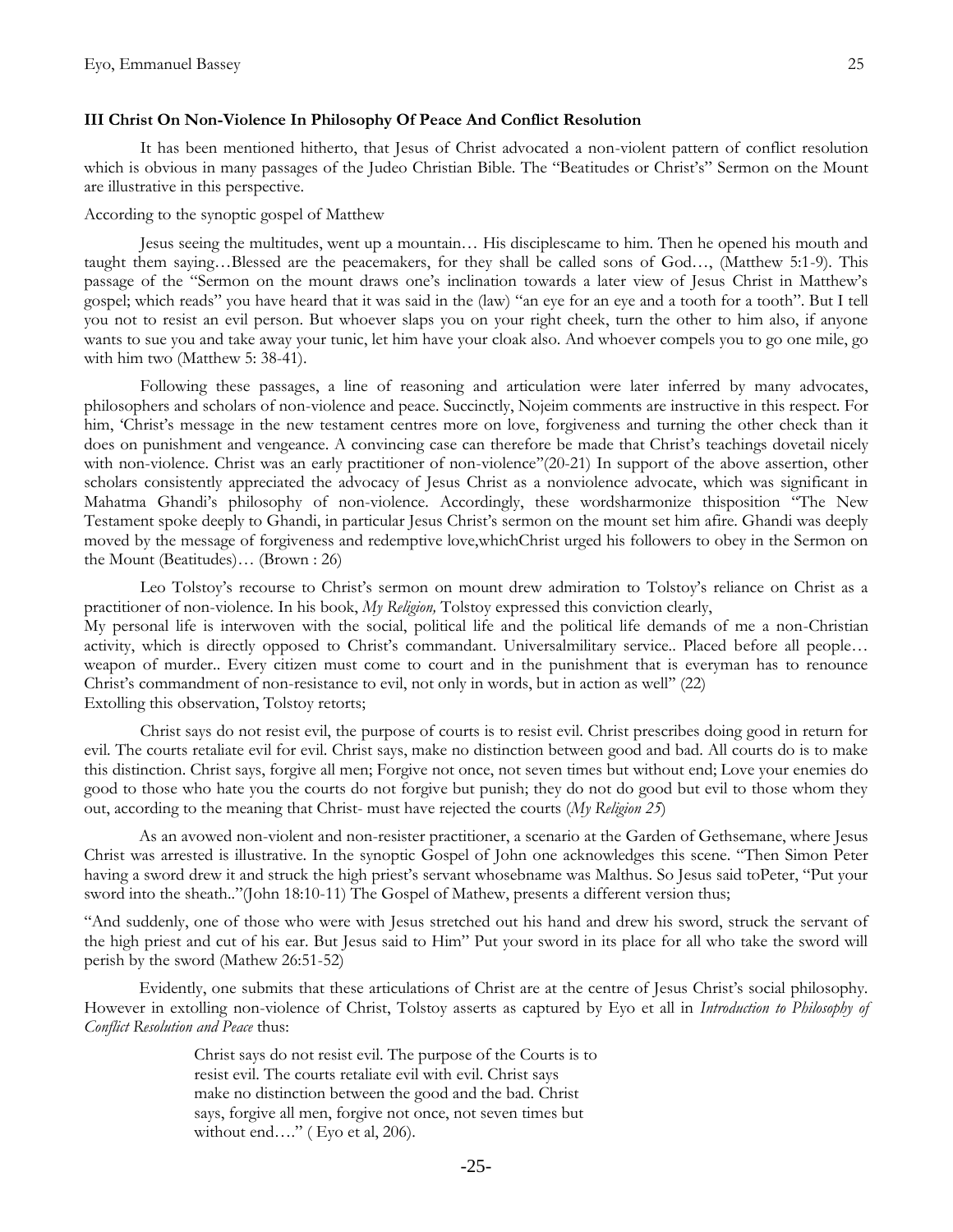Garnered from Tolstoy assertion, it is apparent that Christ"s non violence injunction and the state ( Courts and Millitary service) have incompatible relationship.

## **Jesus Christ Exhortations On The Law**

Christ was not a Lawyer nor a Jurist but his legal thoughts arose from*Torah* which contained the laws of Moses which regulated all human actions. It covered what we now call Civil Law, Commercial Law and Criminal Law (Baldet, 76) most scholars on the Pharisee sect frowned at Christ"s exhortations like you have heard what your ancestors said … but truly I say to you "Does this not indicate a refutation?". To comprehend this question, reference is made to Gospel of Matthew where Jesus said "Do not believe that I have come to abolish the law… I come not to abolish but to fulfill it" (Matt. 5:17).

Following from this position of Matthew, there are other verses which reiterated Jesus Christ exhortations on the Mosaic Law. These portions are instructive "But it is easier for heaven and earth to pass away, than for one speck of the law to fall away" (Luke 16:17). In another verse, Jesus said "For truly I say to you, fill heaven and earth pass away not an iota nor a mark over an iota will pass from the law until all is accomplished" (Matthew 5:18). These two verses show that Jesus was quite aware of *Torah.*

However, there are some certain aspects of Mosaic Law which Jesus Christ emphatically instructed some amendments. These could be as the result of pretentious and sycophantic manners of the Pharisees and the Scribes. These aspects include, laws on Sabbath, Divorce, Ritual and dietary purity.

On Sabbath, the Mosaic law states "keep the Sabbath holy" Jesus added a little amendment "The Sabbath was made for man and not man for the Sabbath… the son of man is master even for the Sabbath" (Mark 2:27-28). In other words the law was given to serve humanity not the reverse" (Baldet 82).

On Divorce, the Mosaic Law specifically allowed for it, but Jesus Christ objected to this law. A scenario of Jesus position is instructive here,

"And Pharisees came up… to test him and asked "Is it lawful for a man to divorce his wife? He (Jesus) answered them, "What did Moses Command you" They said, "Moses allowed a man to write a certificate of divorce and he rid of her". But Jesus said to them, "For your hardness of heart he wrote you this commandment. But from the beginning of creation "God made them male and female" for this reason, a man shall leave his father and mother and he joined his wife… and the two shall become one flesh… what God has united, let not man, separate" (Mark 10:2-9).

This verse imputes that Christ amendments of the law abhors divorce.

On the traditional rules (laws) of purity and Ritual rescription, where Moses had commanded and the Pharisees religiously practiced it to the later, Jesus instructed that observing these rules strictly had no value in itself. He accordingly sought an amendment to this rule (law) as captured by Mark;

"The Pharisees and Scribes who had come from Jerusalem… asked him "why do your disciples not live according to the tradition of the elders, but eat with hands defiled? And he said to them " well did Isaiah prophesy of you… for it is written "These people honor me with their lips but their hearts are far from me; in vain do they worship me… you put away the commandments of God and hold fast to the teachings of men" (Mark 7:1-8).

Christ"s legal thoughts and exhortations are surmised in these versesabove elaborately and capture Christ"s legal principles.

### **Conclusion**

In this article, enormous efforts have been made to examine essentially how Jesus Christ could be conceived as a philosopher. By way of concluding, these key points affirm that Christ was a philosopher.

The etymological definition of philosopher articulated that philosopher are user and lovers of wisdom. On this paradigm, Jesus Christ could be adjudged to be a philosopher. The paper also chronicled the use of dialectics as shown in the trial of Jesus. Further, the social philosophy of Christ as captured in leadership thought and his version of conflict Resolution as epitomized in the "sermon on the mount".